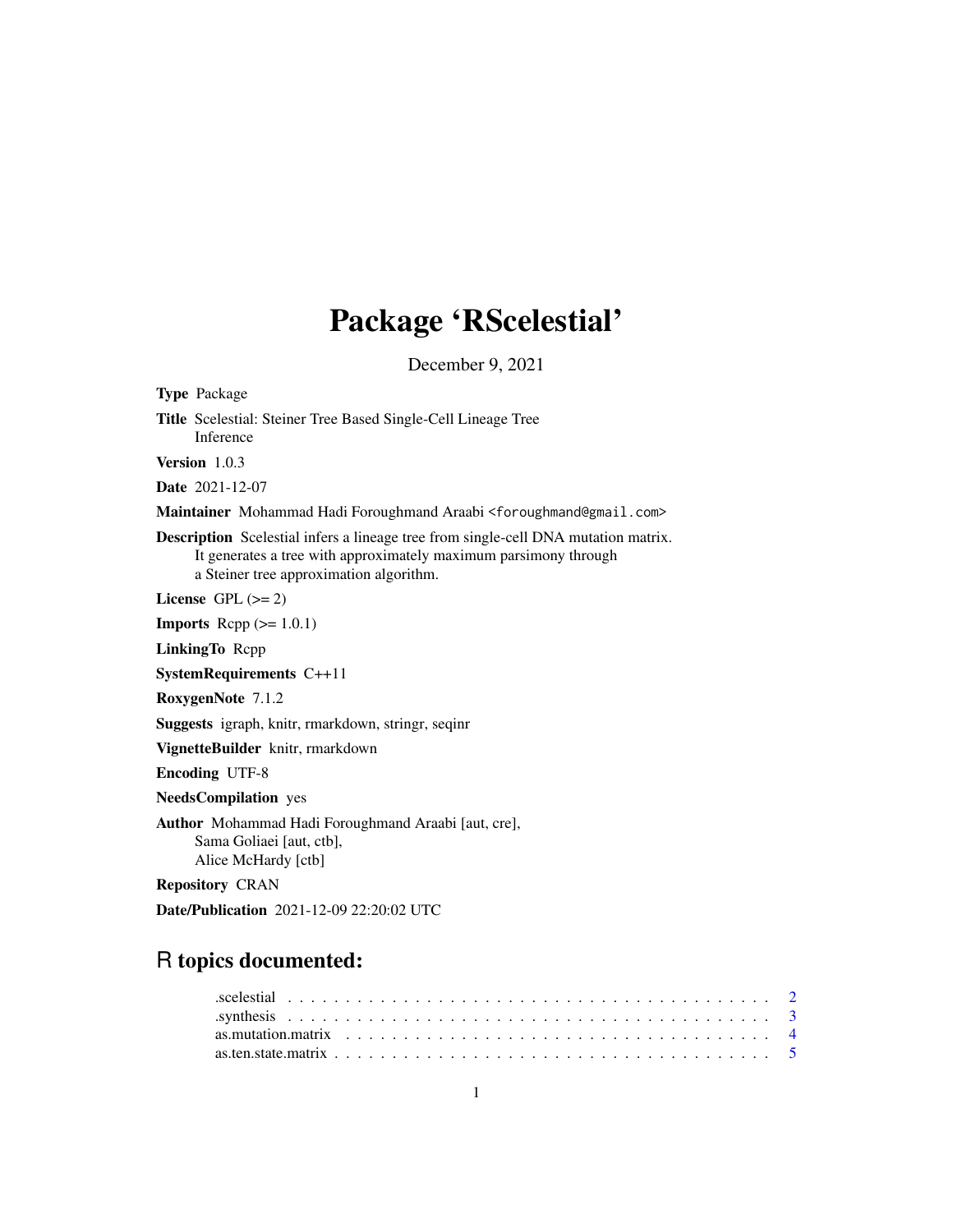#### <span id="page-1-0"></span>2 **2** scelestial and  $\alpha$  is the set of  $\alpha$  is the set of  $\alpha$  is the set of  $\alpha$  is the set of  $\alpha$  is the set of  $\alpha$  is the set of  $\alpha$  is the set of  $\alpha$  is the set of  $\alpha$  is the set of  $\alpha$  is the set of  $\alpha$  is the

| distance matrix true tree $\ldots$ $\ldots$ $\ldots$ $\ldots$ $\ldots$ $\ldots$ $\ldots$ $\ldots$ $\ldots$ $\ldots$ $\ldots$ $\ldots$ $\ldots$ $\ldots$ $\ldots$ |  |
|------------------------------------------------------------------------------------------------------------------------------------------------------------------|--|
|                                                                                                                                                                  |  |
|                                                                                                                                                                  |  |
|                                                                                                                                                                  |  |
|                                                                                                                                                                  |  |
|                                                                                                                                                                  |  |
|                                                                                                                                                                  |  |
|                                                                                                                                                                  |  |
|                                                                                                                                                                  |  |
|                                                                                                                                                                  |  |
|                                                                                                                                                                  |  |

#### **Index** 2008 **Index** 2008 **Index**

.scelestial *Internal function for running scelestial algorithm.*

### Description

Internal function for running scelestial algorithm.

#### Usage

.scelestial(data, minK = 3L, maxK = 4L)

#### Arguments

| data      | The data                                                                                  |
|-----------|-------------------------------------------------------------------------------------------|
| minK.maxK | Minimum and maximum number of vertices to be considered for k-restricted<br>Steiner tree. |

#### Value

The tree as well as missing value imputation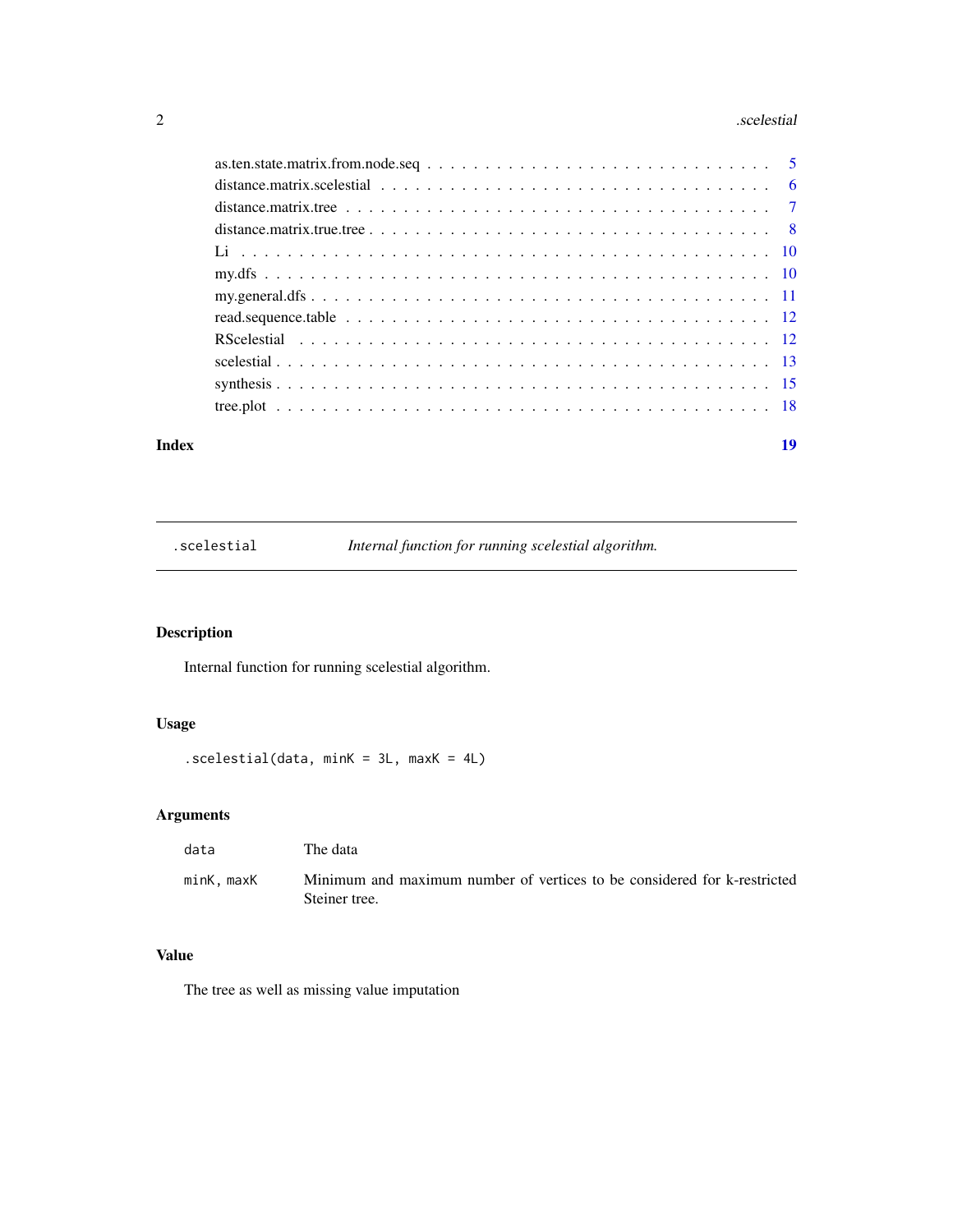<span id="page-2-0"></span>.synthesis *Internal function for generating synthetic single-cell data through simulation of tumor growth and evolution.*

#### Description

Internal function for generating synthetic single-cell data through simulation of tumor growth and evolution.

#### Usage

```
.synthesis(
 sample,
 site,
 evolutionSteps,
 mutationRate = 0.01,
 advantageIncreaseRatio = 1,
  advantageDecreaseRatio = 10,
  advantageKeepRatio = 100,
  advantageIncreaseStep = 0.01,
  advantageDecreaseStep = 0.01,
 mvRate = 0.5,
  fpRate = 0.2,
  fnRate = 0.1,
  seed = -1L)
```

| sample                                                                                                                                                                                                                                                       | Number of samples                                                                                                                         |
|--------------------------------------------------------------------------------------------------------------------------------------------------------------------------------------------------------------------------------------------------------------|-------------------------------------------------------------------------------------------------------------------------------------------|
| site                                                                                                                                                                                                                                                         | Number of sites                                                                                                                           |
|                                                                                                                                                                                                                                                              | evolution Steps Number of non-root nodes in the evolutionary tree to be generated.                                                        |
| mutationRate                                                                                                                                                                                                                                                 | The rate of mutation on each evolutionary step in evolutionary tree synthesis.                                                            |
| advantageIncreaseRatio, advantageDecreaseRatio, advantageKeepRatio<br>A child node in the evolutionary tree is chosen for increase/decrease/keep its par-<br>ent advantage with probabilities proportional to advantage.increase.ratio/advantage.decrease.ra |                                                                                                                                           |
|                                                                                                                                                                                                                                                              | advantageIncreaseStep, advantageDecreaseStep<br>The amount of increasing or decreasing the advantage of a cell relative to its<br>parent. |
| mvRate                                                                                                                                                                                                                                                       | Rate of missing value to be added to the resulting sequences.                                                                             |
| fpRate, fnRate                                                                                                                                                                                                                                               | Rate of false positive $(0 \rightarrow 1)$ and false negative $(1 \rightarrow 0)$ in the sequences.                                       |
| seed                                                                                                                                                                                                                                                         | The seed for randomization.                                                                                                               |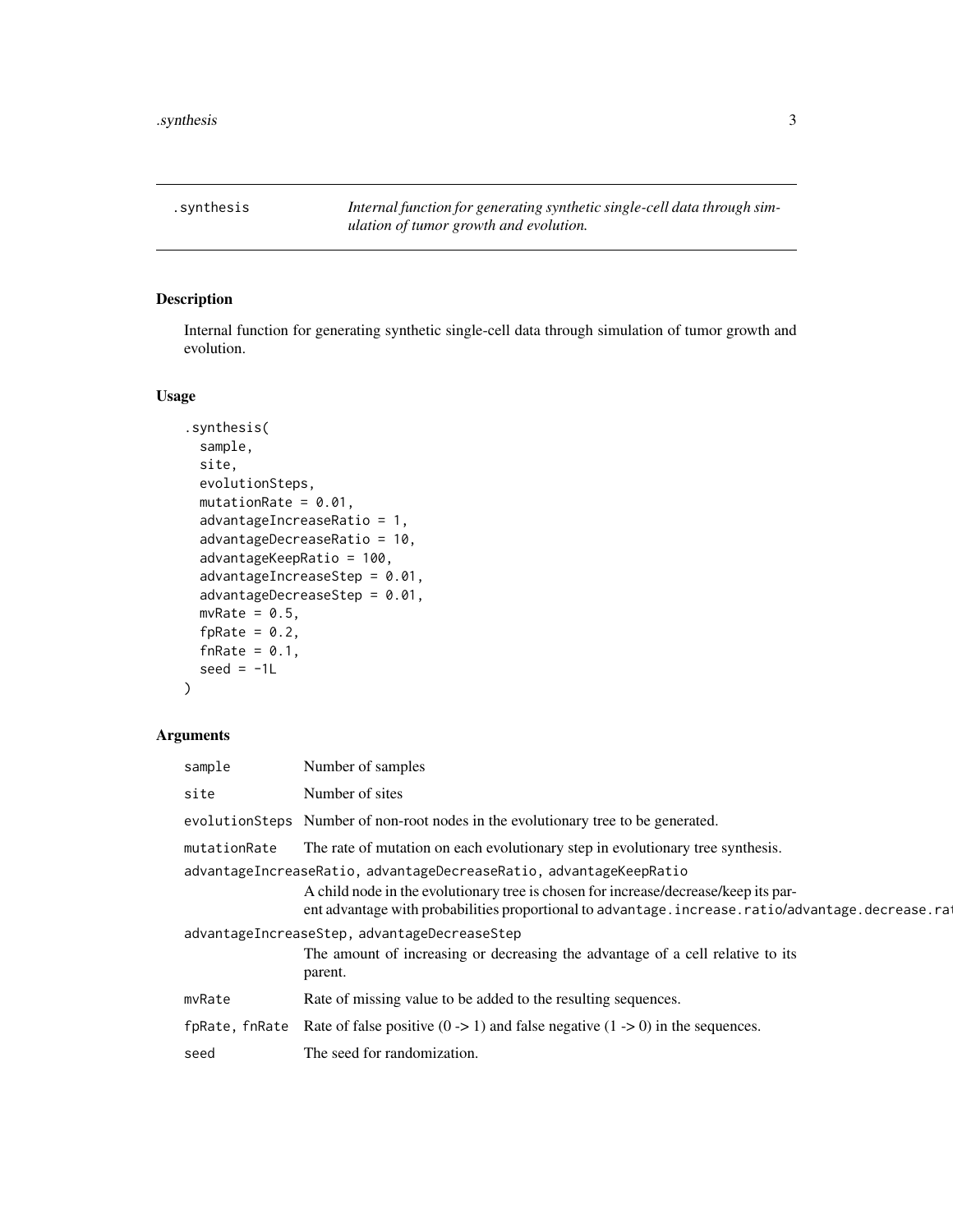#### <span id="page-3-0"></span>Value

The function returns a list. The list consists of

- sequence: A data frame representing result of sequencing. The data frame has a row for each locus and a column for each sample.
- true.sequence: The actual sequence for the sample before adding errors and missing values.
- true.clone: A list that stores index of sampled cells for each node in the evolutionary tree.
- true.tree: The evolutionary tree that the samples are sampled from. It is a data frame with src, dest, and len columns representing source, destination and weight of edges of the tree, respectively.

as.mutation.matrix *Conversion of ten-state sequencing matrix to 0/1-mutation matrix.*

#### **Description**

Conversion of ten-state sequencing matrix to 0/1-mutation matrix.

#### Usage

```
as.mutation.matrix(seq)
```
#### Arguments

seq A dataframe representing the ten-state sequencing matrix. Elements of the matrix are the from "X/Y" for X and Y being nucleotides or "./." for missing value. Rows represent loci and columns represent samples.

#### Value

A data frame with exactly the same size as the input seq matrix. The most abundant state in each loci (row) translated to 0, and the others are translated to 1. Missing values are translated to 3.

#### Examples

```
## A small 10-state matrix
seq = data.frame("C1" = c("C/C", "C/C"), "C2" = c("A/A", NA), "C3" = c("C/C", "A/A"))
## Convert it to mutation matrix
as.mutation.matrix(seq)
# C1 C2 C3
# 1 0 1 0
# 2 1 3 0
```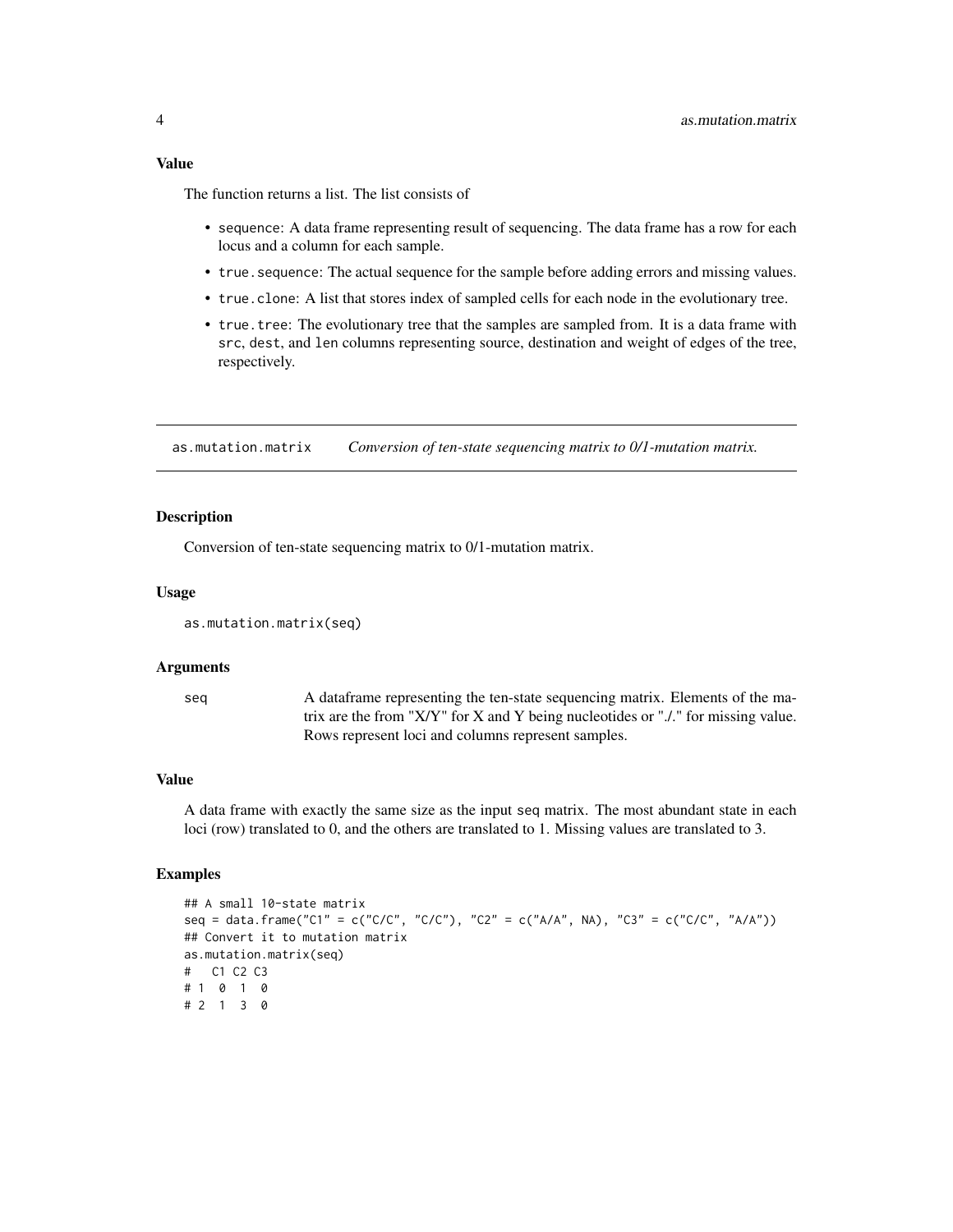<span id="page-4-0"></span>as.ten.state.matrix *Conversion of 0/1 matrix to 10-state matrix*

#### Description

It converts 0 to A/A and 1 to C/C. 3 that represents missing values are converted to "./.".

#### Usage

```
as.ten.state.matrix(mut)
```
#### Arguments

mut A dataframe representing the mutation matrix.

#### Value

A data frame with the exact size as mut, in which 0, 1 and 3 (or NAs) are replaced with "A/A", "C/C", and "./.", respectively.

#### Note

Note that following function does not provide inverse of as.mutation.matrix. It could be used to generate input for scelestial.

#### Examples

```
## A small 0/1/NA mutation matrix
mut = data.frame("C1" = c(0, 0), "C2" = c(0, 3), "C3" = c(1, 0))
## Convert it to 10-state matrix
as.ten.state.matrix(mut)
# C1 C2 C3
# 1 A/A A/A C/C
# 2 A/A ./. A/A
```
as.ten.state.matrix.from.node.seq

*Generates 10-state sequence matrix from name/10-char string matrix.*

#### Description

This function is used for conversion of results of internal scelestial result to 10-state sequence matrices.

#### Usage

as.ten.state.matrix.from.node.seq(n.seq)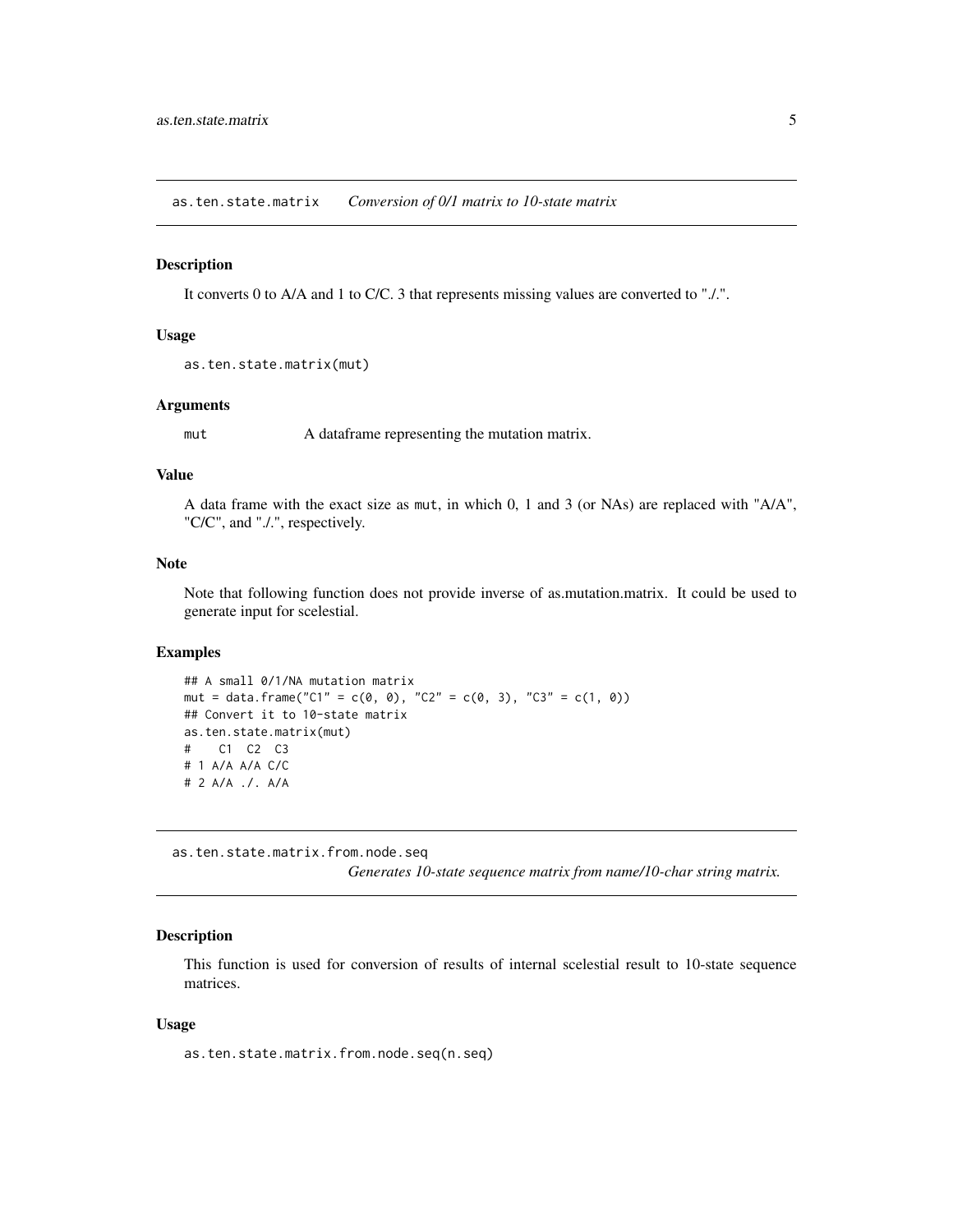#### <span id="page-5-0"></span>**Arguments**

n.seq A two column data frame. First column is the name of a node and the second column is a string representation of the sequencing result. Each element of the sequencing result is from a 10-state representation in which each state represented as a character according to the following encoding:

| One character representation | 10-state representation |
|------------------------------|-------------------------|
| "A"                          | "A/A",                  |
| ייד"                         | "T/T",                  |
| "C"                          | "C/C",                  |
| "G"                          | "G/G",                  |
| "K"                          | "A/C",                  |
| "L"                          | "A/G",                  |
| "M"                          | $"C/T"$ ,               |
| "N"                          | "C/G",                  |
| "O"                          | "T/G",                  |
| "P"                          | $T/A$ ",                |
| "X"                          | $"$ ./."                |

#### Value

A 10-state sequence data frame with samples as columns and loci as rows. Elements of n.seq are translated to their 10-state representations.

#### Examples

```
## A node sequence data frame
n.seq = data.frame("node" = c("C1", "C2"), "seq" = c("AKLTCXAAC", "AKKOCXAPC"))
## Convert it to ten state matrix
as.ten.state.matrix.from.node.seq(n.seq)
# V1 V2 V3 V4 V5 V6 V7 V8 V9
# C1 A/A A/C A/G T/T C/C ./. A/A A/A C/C
# C2 A/A A/C A/C T/G C/C ./. A/A T/A C/C
```
distance.matrix.scelestial

*Calculates distance matrix for result of scelestial*

#### Description

Calculates distance matrix for result of scelestial

#### Usage

```
distance.matrix.scelestial(SP, normalize = TRUE)
```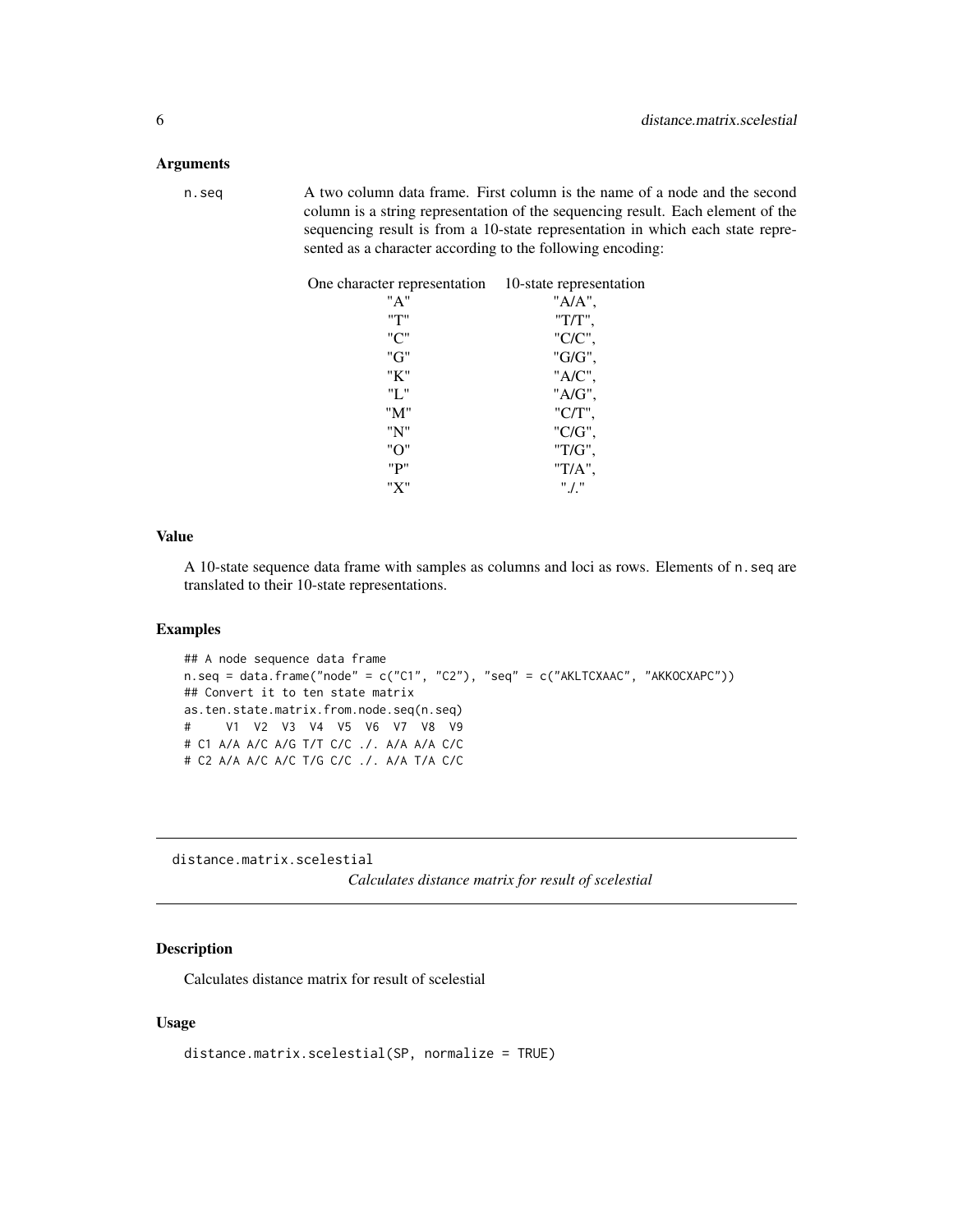#### <span id="page-6-0"></span>Arguments

| -SP       | Output of scelestial function                                       |
|-----------|---------------------------------------------------------------------|
| normalize | If true, sum of all elements of resulting table is added up to one. |

#### Value

The distance matrix

#### Examples

```
## Synthesise an evolution
S = synthesis(10, 5, 20, seed=7)
## Run Scelestial
SC = scelestial(as.ten.state.matrix(S$seqeunce))
## Calculate the distance matrix
distance.matrix.scelestial(SC)
# C1 C10 C2 C3 C4
# C1 0.000000000 0.003512891 0.015222451 0.014051472 0.008196692
# C10 0.003512891 0.000000000 0.011709560 0.010538580 0.004683800
# C2 0.015222451 0.011709560 0.000000000 0.010538627 0.007025759
# C3 0.014051472 0.010538580 0.010538627 0.000000000 0.005854780
# C4 0.008196692 0.004683800 0.007025759 0.005854780 0.000000000
# C5 0.011709560 0.008196668 0.003512891 0.007025736 0.003512868
# C6 0.023419213 0.019906322 0.019906368 0.009367741 0.015222521
# C7 0.018735342 0.015222451 0.015222498 0.004683871 0.010538651
# C8 0.015222474 0.011709583 0.014051542 0.012880562 0.007025783
# C9 0.010538627 0.007025736 0.009367695 0.008196715 0.002341935
# C5 C6 C7 C8 C9
# C1 0.011709560 0.023419213 0.018735342 0.015222474 0.010538627
# C10 0.008196668 0.019906322 0.015222451 0.011709583 0.007025736
# C2 0.003512891 0.019906368 0.015222498 0.014051542 0.009367695
# C3 0.007025736 0.009367741 0.004683871 0.012880562 0.008196715
# C4 0.003512868 0.015222521 0.010538651 0.007025783 0.002341935
# C5 0.000000000 0.016393477 0.011709606 0.010538651 0.005854803
# C6 0.016393477 0.000000000 0.004683871 0.022248304 0.017564457
# C7 0.011709606 0.004683871 0.000000000 0.017564433 0.012880586
# C8 0.010538651 0.022248304 0.017564433 0.000000000 0.004683847
# C9 0.005854803 0.017564457 0.012880586 0.004683847 0.000000000
```
distance.matrix.tree *Calculates distance matrix for a nodes on a tree.*

#### **Description**

It is used for internal purposes.

#### Usage

distance.matrix.tree(graph, cell.names, tree.nodes, normalize = TRUE)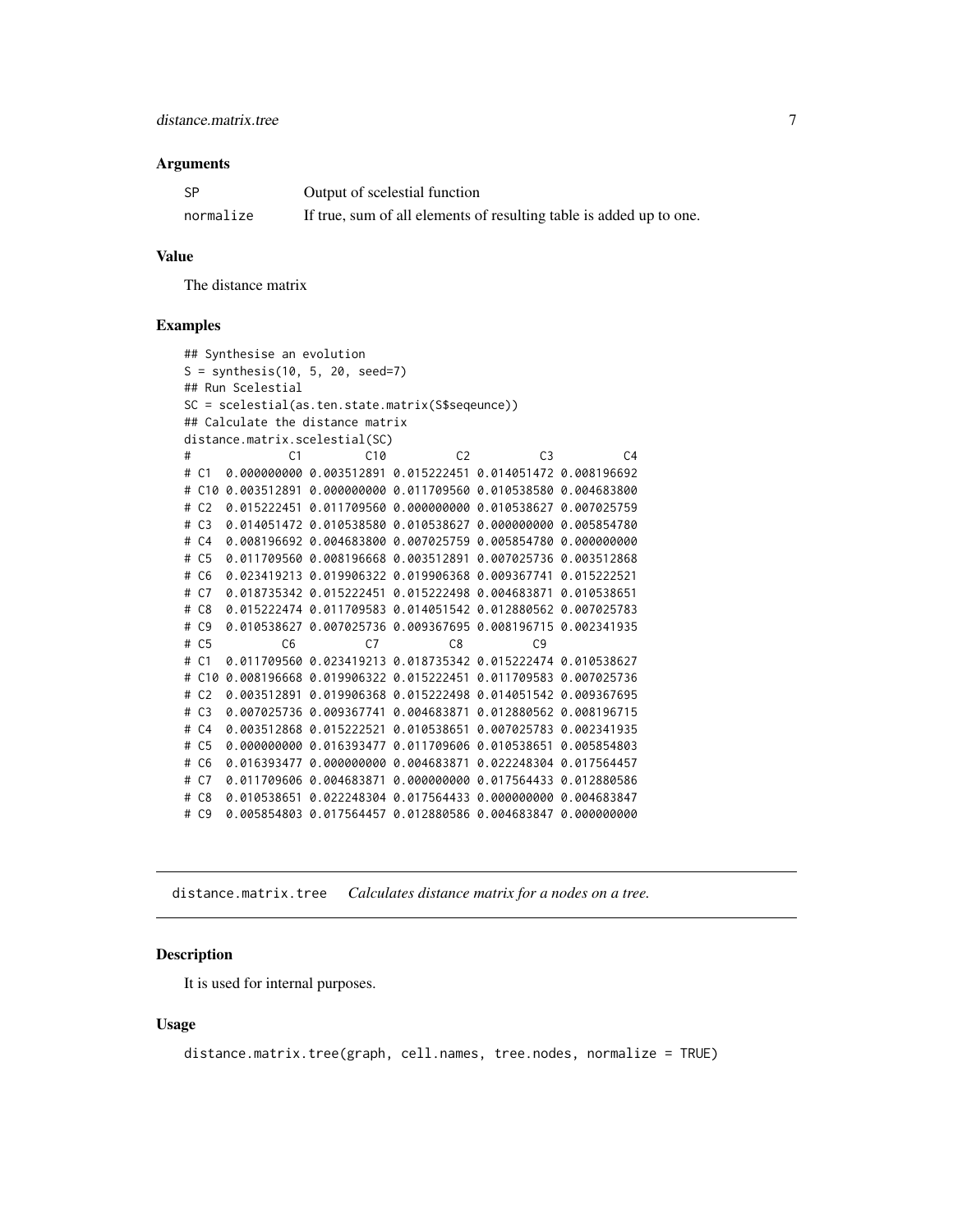#### <span id="page-7-0"></span>Arguments

| graph      | The tree                                                                |
|------------|-------------------------------------------------------------------------|
| cell.names | Name of the cells to be the row and column name of the resulting matrix |
| tree.nodes | For each cell, names a tree node is stored in tree, nodes.              |
| normalize  | If TRUE the resulting matrix is normalized.                             |

#### Value

A matrix with equal number of rows and columns, a row/column for each cell. Elements of matrix represent distance between cells on the graph.

#### Examples

```
## Synthesise an evolution
S = synthesis(10, 5, 20, seed=7)
## Run Scelestial
SC = scelestial(as.ten.state.matrix(S$seqeunce))
## Calculate the distance matrix
vertices <- rownames(SC$input);
distance.matrix.tree(SC$tree, vertices, vertices, normalize = TRUE)
# C1 C10 C2 C3 C4
# C1 0.000000000 0.003512891 0.015222451 0.014051472 0.008196692
# C10 0.003512891 0.000000000 0.011709560 0.010538580 0.004683800
# C2 0.015222451 0.011709560 0.000000000 0.010538627 0.007025759
# C3 0.014051472 0.010538580 0.010538627 0.000000000 0.005854780
# C4 0.008196692 0.004683800 0.007025759 0.005854780 0.000000000
# C5 0.011709560 0.008196668 0.003512891 0.007025736 0.003512868
# C6 0.023419213 0.019906322 0.019906368 0.009367741 0.015222521
# C7 0.018735342 0.015222451 0.015222498 0.004683871 0.010538651
# C8 0.015222474 0.011709583 0.014051542 0.012880562 0.007025783
# C9 0.010538627 0.007025736 0.009367695 0.008196715 0.002341935
# C5 C6 C7 C8 C9
# C1 0.011709560 0.023419213 0.018735342 0.015222474 0.010538627
# C10 0.008196668 0.019906322 0.015222451 0.011709583 0.007025736
# C2 0.003512891 0.019906368 0.015222498 0.014051542 0.009367695
# C3 0.007025736 0.009367741 0.004683871 0.012880562 0.008196715
# C4 0.003512868 0.015222521 0.010538651 0.007025783 0.002341935
# C5 0.000000000 0.016393477 0.011709606 0.010538651 0.005854803
# C6 0.016393477 0.000000000 0.004683871 0.022248304 0.017564457
# C7 0.011709606 0.004683871 0.000000000 0.017564433 0.012880586
# C8 0.010538651 0.022248304 0.017564433 0.000000000 0.004683847
# C9 0.005854803 0.017564457 0.012880586 0.004683847 0.000000000
```
distance.matrix.true.tree

*Calculates distance matrix for a synthetized data*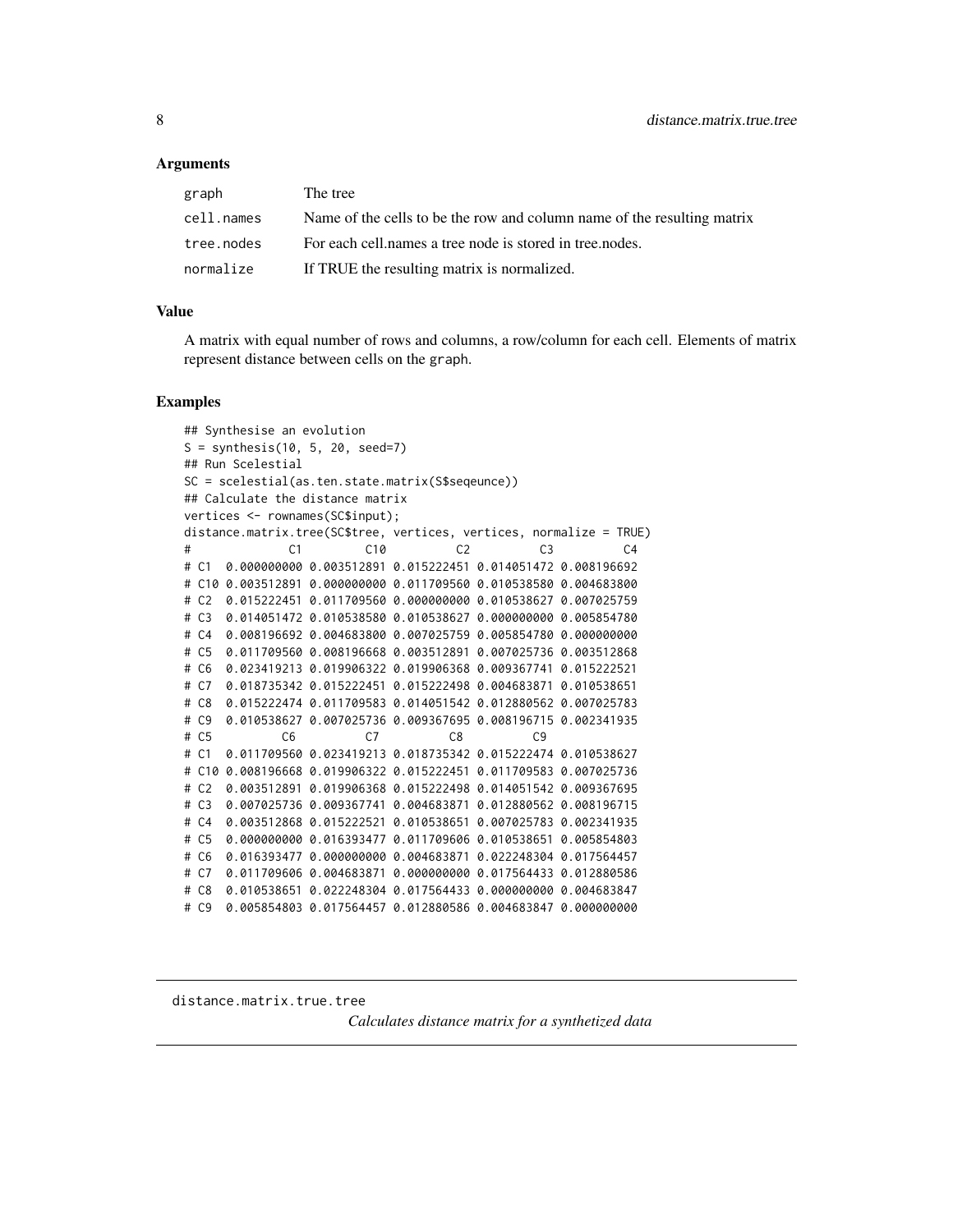#### Description

Calculates distance matrix for a synthetized data

#### Usage

```
distance.matrix.true.tree(D, normalize = TRUE)
```
#### Arguments

|           | Output of synthesis function                                        |
|-----------|---------------------------------------------------------------------|
| normalize | If true, sum of all elements of resulting table is added up to one. |

#### Value

The distance matrix of the true tree.

#### Examples

```
## Synthesise an evolution
S = synthesis(10, 5, 20, seed=7)
## Calculating the distance matrix of the true tree.
distance.matrix.true.tree(S)
# C3 C6 C4 C2 C7
# C3 0.000000000 0.004587156 0.006880734 0.009174312 0.013761468
# C6 0.004587156 0.000000000 0.002293578 0.009174312 0.013761468
# C4 0.006880734 0.002293578 0.000000000 0.011467890 0.016055046
# C2 0.009174312 0.009174312 0.011467890 0.000000000 0.004587156
# C7 0.013761468 0.013761468 0.016055046 0.004587156 0.000000000
# C10 0.006880734 0.006880734 0.009174312 0.011467890 0.016055046
# C8 0.006880734 0.011467890 0.013761468 0.016055046 0.020642202
# C9 0.006880734 0.011467890 0.013761468 0.016055046 0.020642202
# C1 0.011467890 0.011467890 0.013761468 0.002293578 0.006880734
# C5 0.011467890 0.011467890 0.013761468 0.002293578 0.006880734
# C10 C8 C9 C1 C5
# C3 0.006880734 0.006880734 0.006880734 0.011467890 0.011467890
# C6 0.006880734 0.011467890 0.011467890 0.011467890 0.011467890
# C4 0.009174312 0.013761468 0.013761468 0.013761468 0.013761468
# C2 0.011467890 0.016055046 0.016055046 0.002293578 0.002293578
# C7 0.016055046 0.020642202 0.020642202 0.006880734 0.006880734
# C10 0.000000000 0.013761468 0.013761468 0.013761468 0.013761468
# C8 0.013761468 0.000000000 0.000000000 0.018348624 0.018348624
# C9 0.013761468 0.000000000 0.000000000 0.018348624 0.018348624
# C1 0.013761468 0.018348624 0.018348624 0.000000000 0.000000000
# C5 0.013761468 0.018348624 0.018348624 0.000000000 0.000000000
```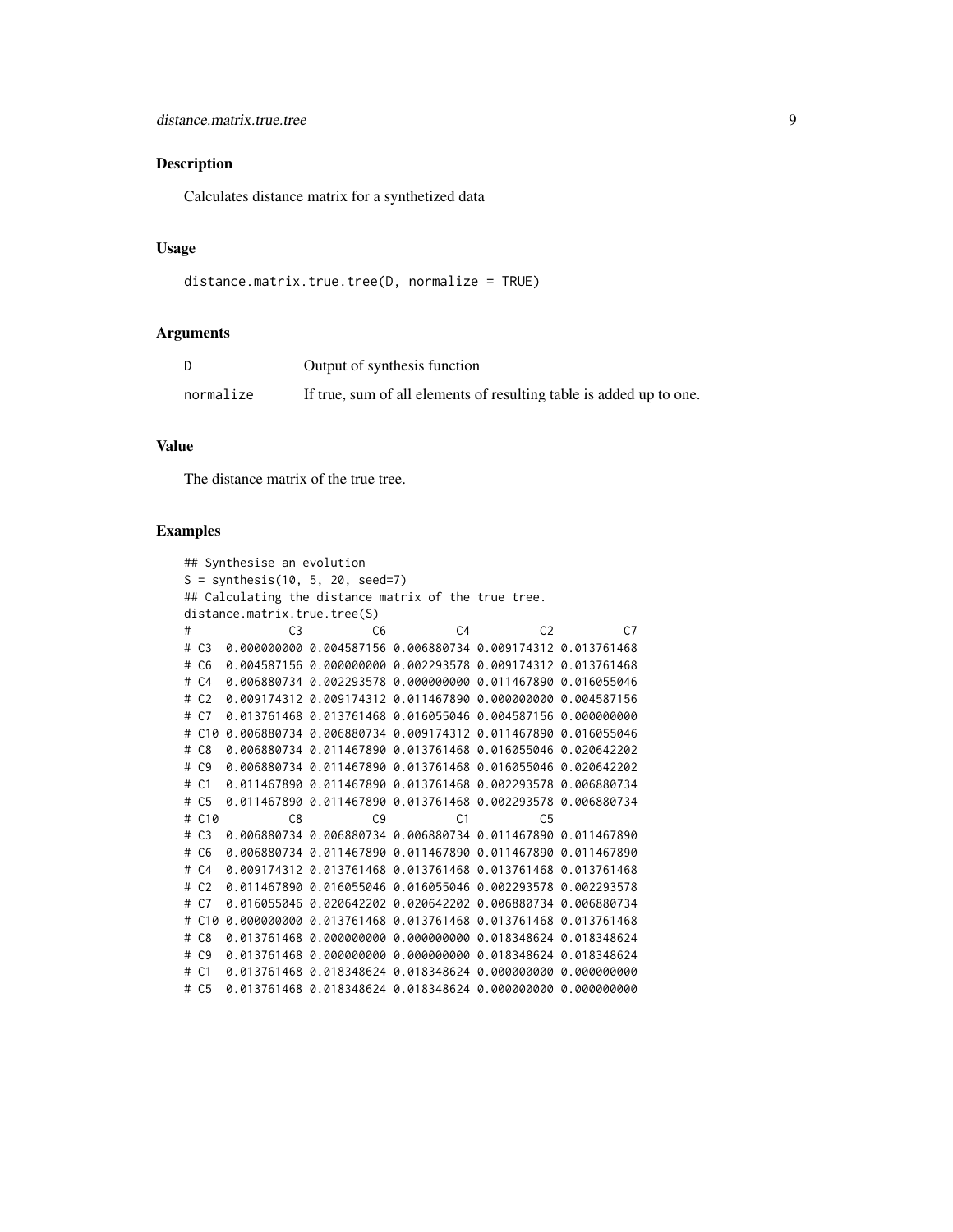#### Description

Bladder invasive single cell tumor dataset

#### Usage

data(Li)

#### Format

Each column represent a cell and each row represent a locus. "./." represent the missing value, "A/A" the normal state and "C/C" the mutated state.

#### Source

[QTL Archive](https://www.ncbi.nlm.nih.gov/pmc/articles/PMC3626503/bin/2047-217X-1-12-S2.xls)

#### References

Gigascience. 2012 Aug 14;1(1):12. doi: 10.1186/2047-217X-1-12. [\(PubMed\)](https://pubmed.ncbi.nlm.nih.gov/23587365/)

#### Examples

data(Li)

| my.dfs | Runs DFS on tree and calculates parent of each node as well as depth |
|--------|----------------------------------------------------------------------|
|        | and upper-depth of nodes.                                            |

#### Description

It is used for internal purposes.

#### Usage

my.dfs(graph, root = NULL)

| graph | The tree                  |
|-------|---------------------------|
| root  | The starting node of DFS. |

<span id="page-9-0"></span>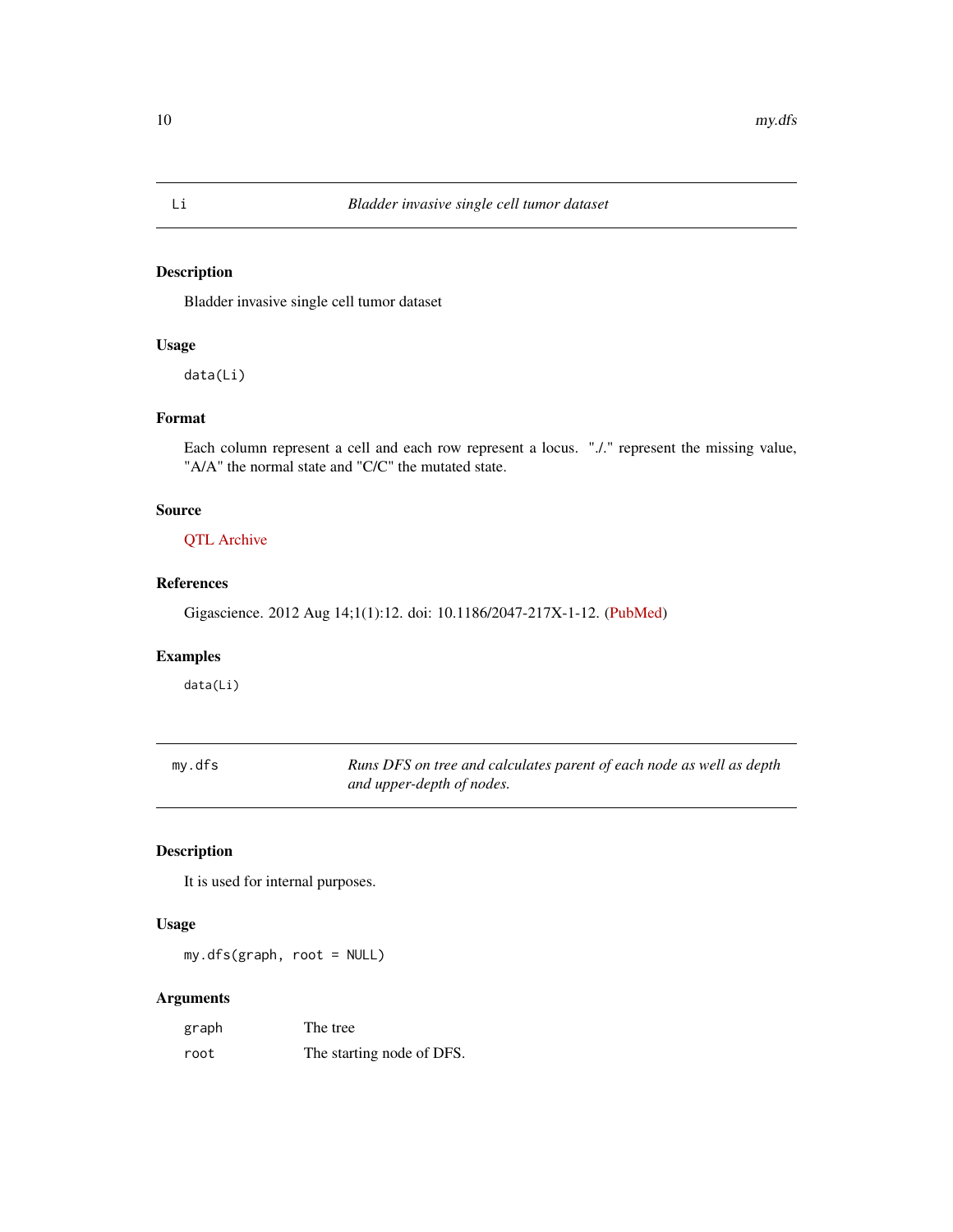#### <span id="page-10-0"></span>Value

a list with father representing the parent node, and balance.depth representing the distance between the node and the farthest node to it, as the elements.

my.general.dfs *Running depth first search on a tree and calling functions on entrance/exit events*

#### Description

It is used for internal purposes.

#### Usage

```
my.general.dfs(
 nei,
  v,
  f,
  extra,
  in.call,
 mid.call.before,
 mid.call.after,
 out.call
)
```
#### Arguments

| nei             | Neighbor list for each vertex                           |
|-----------------|---------------------------------------------------------|
| v               | Starting node                                           |
| f               | Parent node                                             |
| extra           | the shared object for the whole DFS                     |
| in.call         | First function to call                                  |
| mid.call.before |                                                         |
|                 | Function to call before calling child DFS               |
|                 | mid.call.after Function to call after calling child DFS |
| out.call        | Last function to call                                   |

#### Value

the extra parameter modified with in.call, mid.call.before, mid.call.after, and out.call functions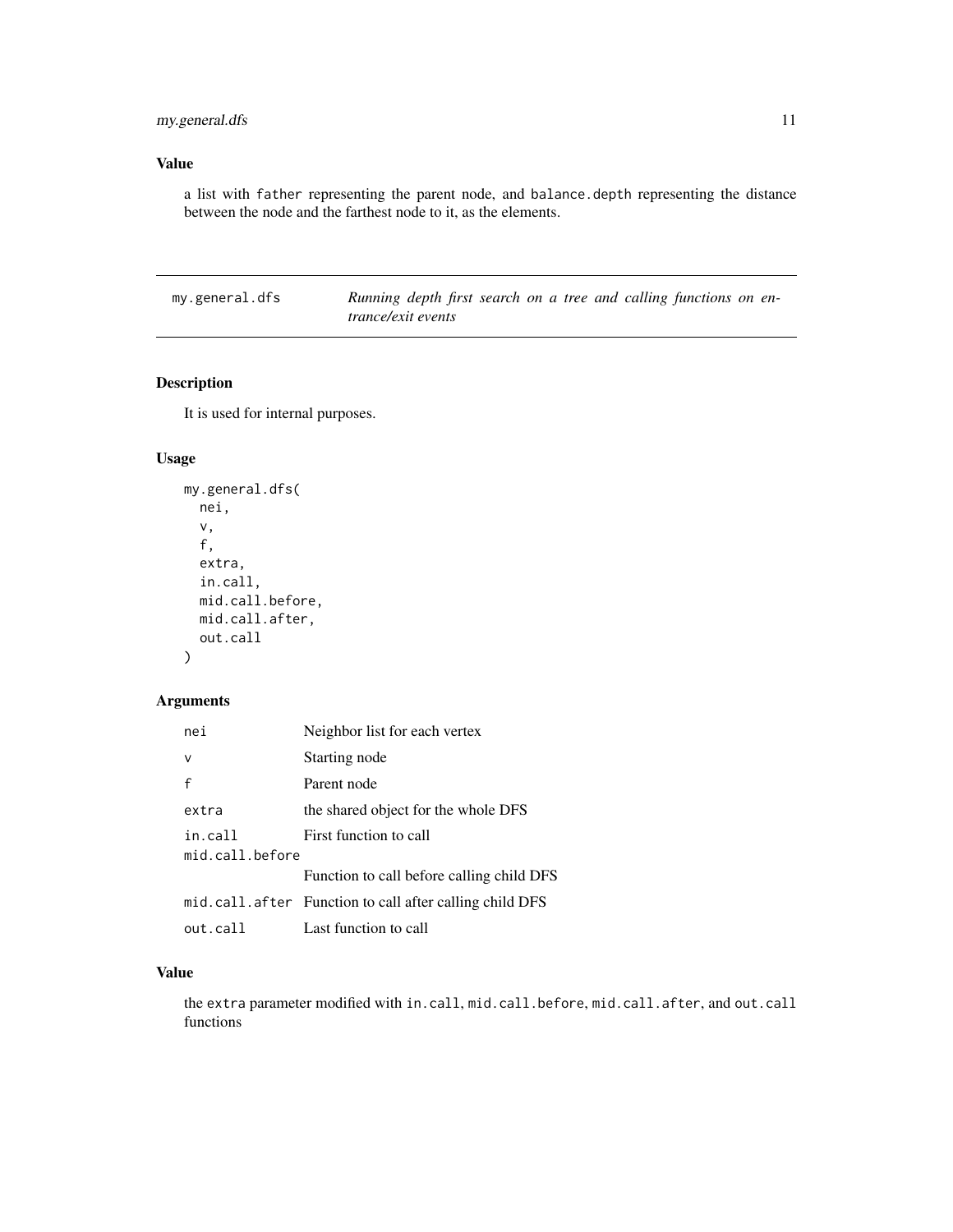<span id="page-11-0"></span>read.sequence.table *Read mutation table*

#### Description

A simple read of a sequencing file.

#### Usage

```
read.sequence.table(file.name)
```
#### Arguments

file.name Name of the file to be loaded

#### Value

A table representing the content of the file. First column of the file represents the row names.

#### Examples

# An example input without header could be like following: # 1 C/C A/A A/A A/A # 2 ./. A/A C/C C/C # 3 C/C A/A C/C ./. # 4 A/A ./. ./. ./. # 5 ./. A/A A/A A/A # # For this file you can run read.sequence.table(system.file("extdata/sample1.txt", package="RScelestial"))

| RScelestial | RScelestial: An R wrapper for scelestial algorithm for single-cell lin- |  |
|-------------|-------------------------------------------------------------------------|--|
|             | eage tree reconstruction through an approximation algorithm based       |  |
|             | on Steiner tree problem                                                 |  |

#### Description

This package provides a wrapper for the scelestial which is implemented in C++. The package contains function scelestial for running the algorithm and synthesis for tumor simulation for providing synthetic data.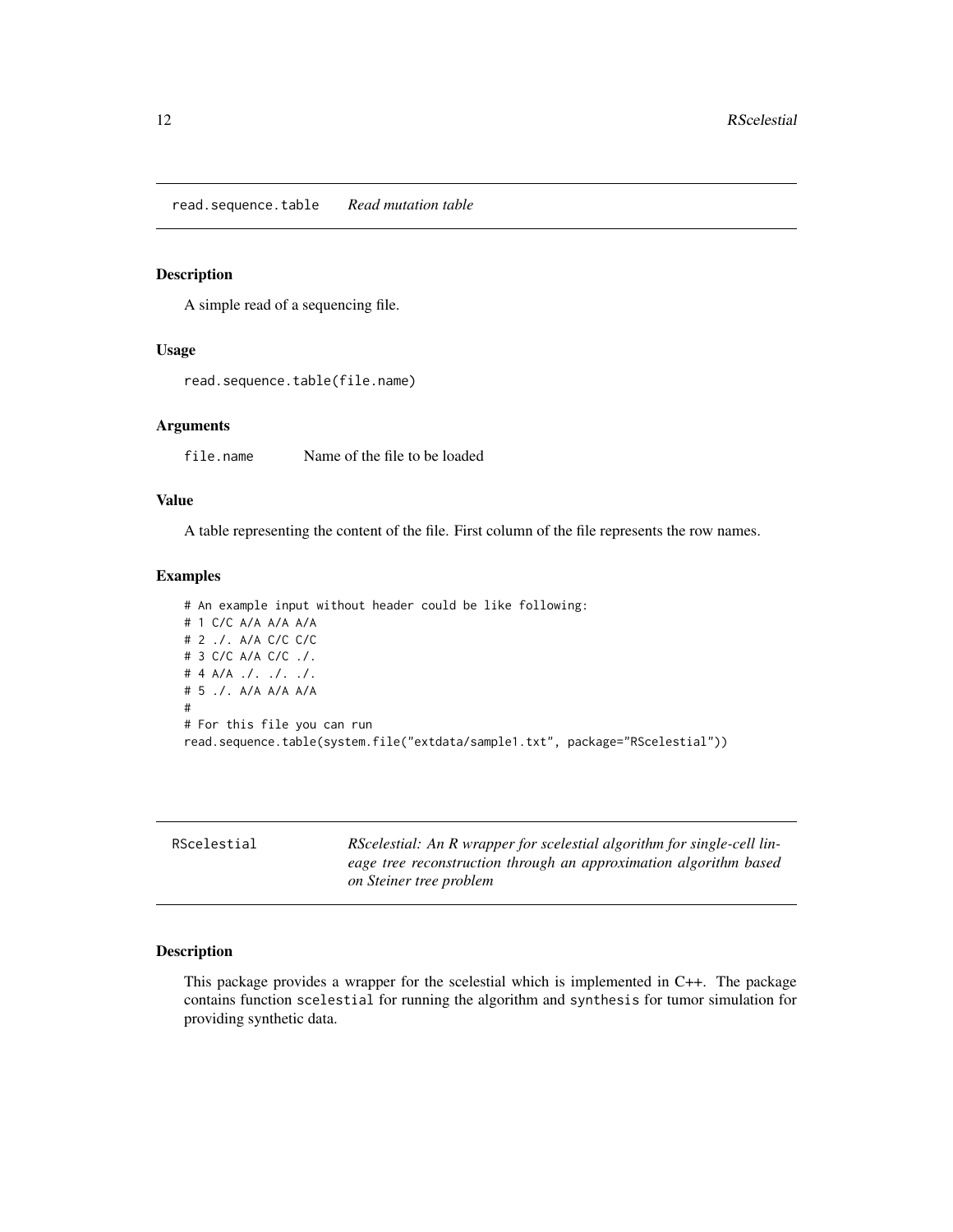<span id="page-12-0"></span>

#### Description

Performs the Scelestial algorithm and calculates the phylogenetic tree reconstruction based on an approximation algorithm for Steiner tree problem.

#### Usage

```
scelestial(
  seq,
  mink = 3,
 maxk = 3,
 root.assign.method = c("none", "balance", "fix"),
  root = NULL,
  return.graph = FALSE
)
```
#### Arguments

| seq                      | The sequence matrix. Rows represent loci and columns represent samples. El-<br>ements of the matrix represent 10-state genome sequencing results, or missing<br>values. Le each element is in the format "X/Y" where X and Y are from the set<br>A, T, C, G. There is a special case "" that represents the missing value. |  |
|--------------------------|----------------------------------------------------------------------------------------------------------------------------------------------------------------------------------------------------------------------------------------------------------------------------------------------------------------------------|--|
| mink                     | The minimum k used in the calculation of k-restricted Steiner trees. It is sup-<br>posed to be 3.                                                                                                                                                                                                                          |  |
| maxk                     | The maximum k used in the calculation of k-restricted Steiner trees. When<br>maxk=3, the approximation algorithm produces an $11/6$ -approximation result.<br>Increasing k increases the running time as well as the approximation ratio of the<br>algorithm. maxk should be not less than mink.                           |  |
| root.assign.method, root |                                                                                                                                                                                                                                                                                                                            |  |
|                          | root.assign.method is the method for choosing the root.                                                                                                                                                                                                                                                                    |  |
|                          | • "none" for undirected tree,                                                                                                                                                                                                                                                                                              |  |
|                          | • "fix" for a tree with root as its root.                                                                                                                                                                                                                                                                                  |  |
|                          | • "balance" to let the root to be chosen to produce the most balanced tree.                                                                                                                                                                                                                                                |  |
| return.graph             | If TRUE, the actual graph through igraph library is generated and produced.                                                                                                                                                                                                                                                |  |

#### Value

Returns a list containing following elements:

- tree: A data frame representing edges of the tree. tree\$src is the source of the edge, tree\$dest represents the destination of the edge, and tree\$len represents its weight (evolutionary distance).
- input: input sequences.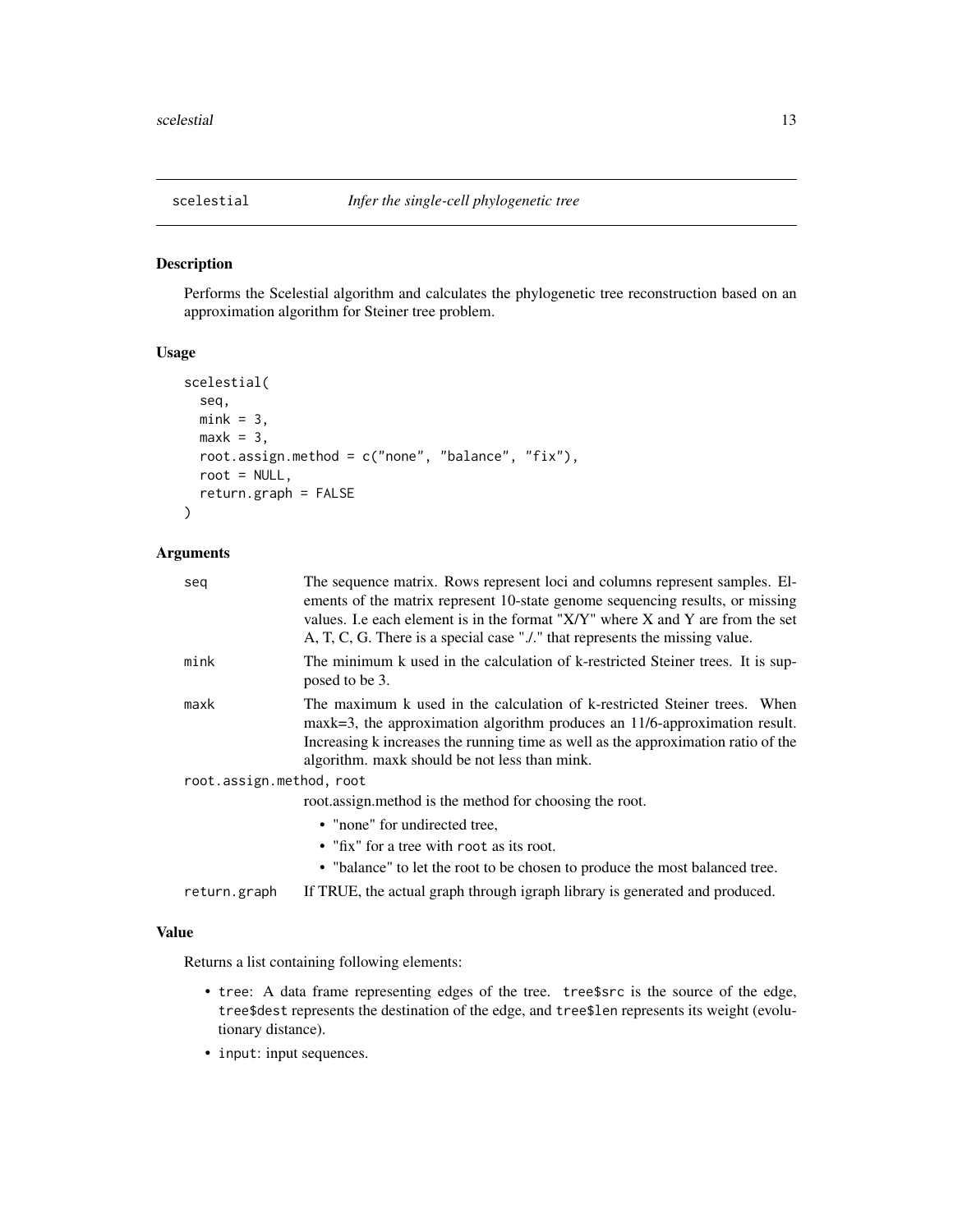- sequence: inferred or imputed sequences for the tree nodes. If the node is already in the input, sequence represents its missing value imputation, in the case of presence of missing values, and if the node is not an input node, the sequence represents inferred sequence for the tree node.
- graph: graph. If the return.graph is TRUE, there is an element G that represents the graph from the igraph library.

#### Examples

# 4 0 10 1.50003

```
## simulates tumor evolution
S = synthesis(10, 10, 2, seed=7)
## convert to 10-state matrix
seq = as.ten.state.matrix(S$seqeunce)
## runs the scelestial to generate 4-restricted Steiner trees. It represents the tree and graph
SP = scelestial(seq, mink=3, maxk=4, return.graph = TRUE)
SP
## Expected output:
# $input
# node sequence
# 1 0 AAXACAAXXA
# 2 1 AXXXAXAAXA
# 3 2 AXAXCAXXAX
# 4 3 AXCCCAXAAX
# 5 4 AXCXAXXCAX
# 6 5 XXCAXXXXXX
# 7 6 XACXACAAAC
# 8 7 AXAXXAXAXA
# 9 8 AXAAXXAXXX
# 10 9 AAXXXXCXCX
#
# $sequence
# node sequence
# 1 0 AAAACAAACA
# 2 1 AACAAAAAAA
# 3 2 AAAACAAAAA
# 4 3 AACCCAAAAA
# 5 4 AACAACACAC
# 6 5 AACAACAAAC
# 7 6 AACAACAAAC
# 8 7 AAAACAAACA
# 9 8 AAAACAAACA
# 10 9 AAAACACACA
# 11 10 AAAACAAACA
# 12 16 AACAAAAAAA
# 13 18 AACACAAAAA
#
# $tree
# src dest len
# 1 9 10 4.00006
# 2 8 10 3.00006
# 3 7 10 2.50005
```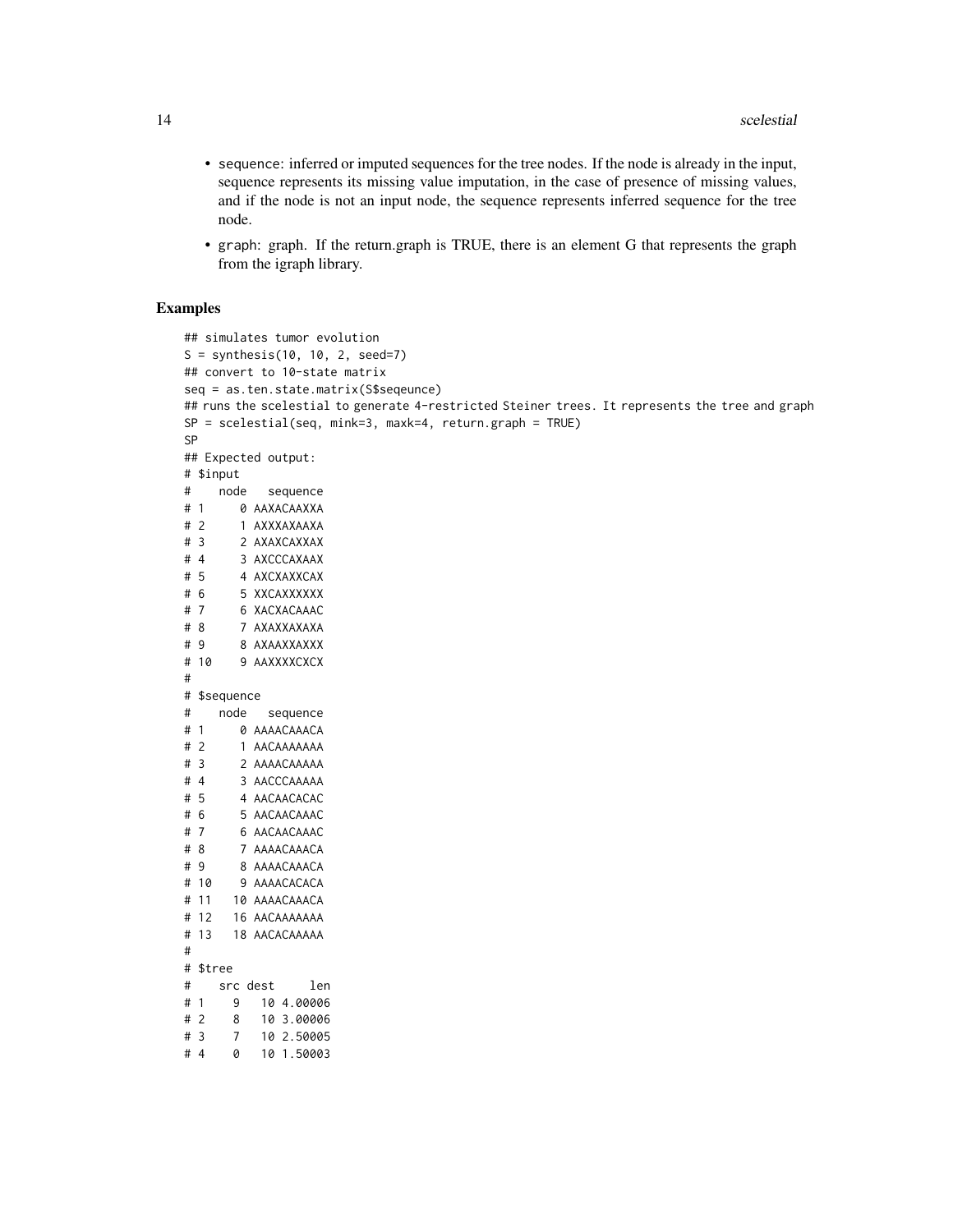#### <span id="page-14-0"></span>synthesis 15

```
# 5 6 16 3.00002
# 6 1 16 2.50005
# 7 3 18 2.50003
# 8 0 18 1.50003
# 9 16 18 1.00000
# 10 0 2 3.50008
# 11 4 6 4.00007
# 12 5 6 4.50010
#
# $graph
# IGRAPH 6ba60f3 DNW- 13 12 --
# + attr: name (v/c), weight (e/n)
# + edges from 6ba60f3 (vertex names):
# [1] 9 ->10 8 ->10 7 ->10 0 ->10 6 ->16 1 ->16 3 ->18 0 ->18 16->18 0 ->2
# [11] 4 ->6 5 ->6
#
```
synthesis *Synthesize single-cell data through tumor simulation*

#### Description

This function simulates a evolution in a tumor through two phases: 1) simulation of evolution, 2) sampling.

#### Usage

```
synthesis(
  sample,
  site,
 evolution.step,
 mutation.rate = 1,
 advantage.increase.ratio = 1,
  advantage.decrease.ratio = 10,
  advantage.keep.ratio = 100,
  advantage.increase.step = 0.01,
  advantage.decrease.step = 0.01,
 mv rate = 0.5,
  fp.rate = 0.2,
  fn.rate = 0.1,
  seed = -1)
```

| sample | Number of samples.     |
|--------|------------------------|
| site   | number of sites (loci) |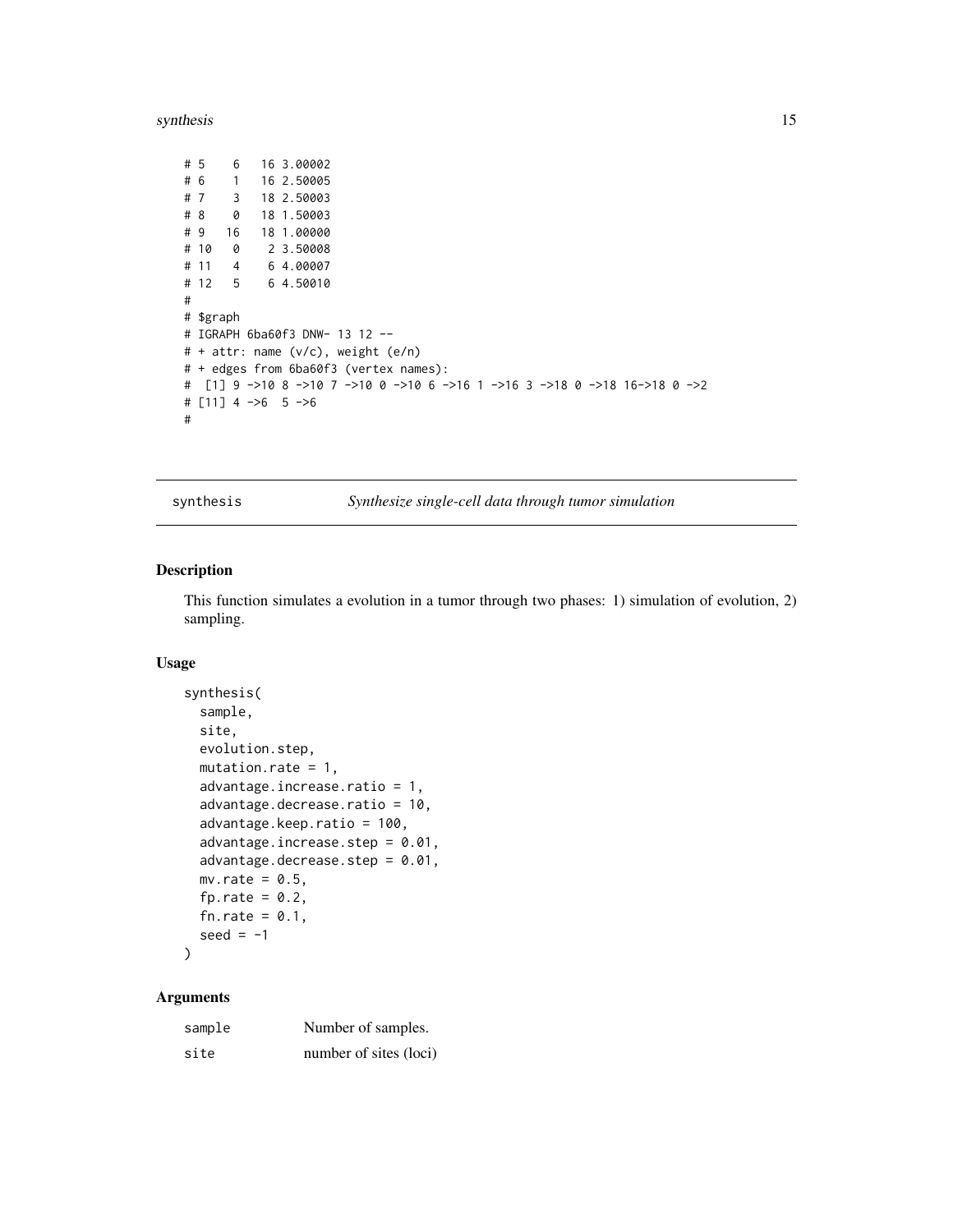|                                                                          | evolution step Number of evolutionary steps in the process of production of the evolutionary<br>tree.                                                                                     |  |
|--------------------------------------------------------------------------|-------------------------------------------------------------------------------------------------------------------------------------------------------------------------------------------|--|
| mutation.rate                                                            | The rate of mutation on each evolutionary step in evolutionary tree synthesis.                                                                                                            |  |
| advantage.increase.ratio, advantage.decrease.ratio, advantage.keep.ratio |                                                                                                                                                                                           |  |
|                                                                          | A child node in the evolutionary tree is chosen for increase/decrease/keep its par-<br>ent advantage with probabilities proportional to advantage.increase.ratio/advantage.decrease.ratio |  |
| advantage.increase.step, advantage.decrease.step                         |                                                                                                                                                                                           |  |
|                                                                          | The amount of increasing or decreasing the advantage of a cell relative to its<br>parent.                                                                                                 |  |
| mv.rate                                                                  | Rate of missing value to be added to the resulting sequences.                                                                                                                             |  |
| fp.rate, fn.rate                                                         |                                                                                                                                                                                           |  |
|                                                                          | Rate of false positive $(0 \rightarrow 1)$ and false negative $(1 \rightarrow 0)$ in the sequences.                                                                                       |  |
| seed                                                                     | The seed for randomization.                                                                                                                                                               |  |

#### Details

The simulation of evolution starts with a single cell. Then for evolution.step steps, on each step a cell is selected for duplication. A new cell as its child is added to the evolutionary tree. To each node in the evolutionary tree an advantage is assigned representing its relative advantage in replication and in being sampled. Advantage of a node is calculated by increasing (decreasing) its parents advantage by advantage.increase.step (advantage.decrease.step) with probability proportional to advantage.increase.ratio (advantage.decrease.ratio). With a probability proportional to advantage.keep.ratio the advantage of a node is equal to its parent's advantage.

Sequences for each node is build based on its parent's sequence by adding some mutations. Mutations are added for each locus independently with rate mutation.rate.

In the sampling phase, sample cells are selected from the evolutionary tree nodes. Result of the sequencing process for a cell is determined by the sequence of the node in the evolutionary tree with addition of some random errors. Errors are result of applying some false positives with rate fp.rate, applying some false negatives with rate fn.rate, and adding some missing values with rate mv.rate.

#### Value

The function returns a list. The list consists of

- sequence: A data frame representing result of sequencing. The data frame has a row for each locus and a column for each sample.
- true.sequence: The actual sequence for the sample before adding errors and missing values.
- true.clone: A list that stores index of sampled cells for each node in the evolutionary tree.
- true.tree: The evolutionary tree that the samples are sampled from. It is a data frame with src, dest, and len columns representing source, destination and weight of edges of the tree, respectively.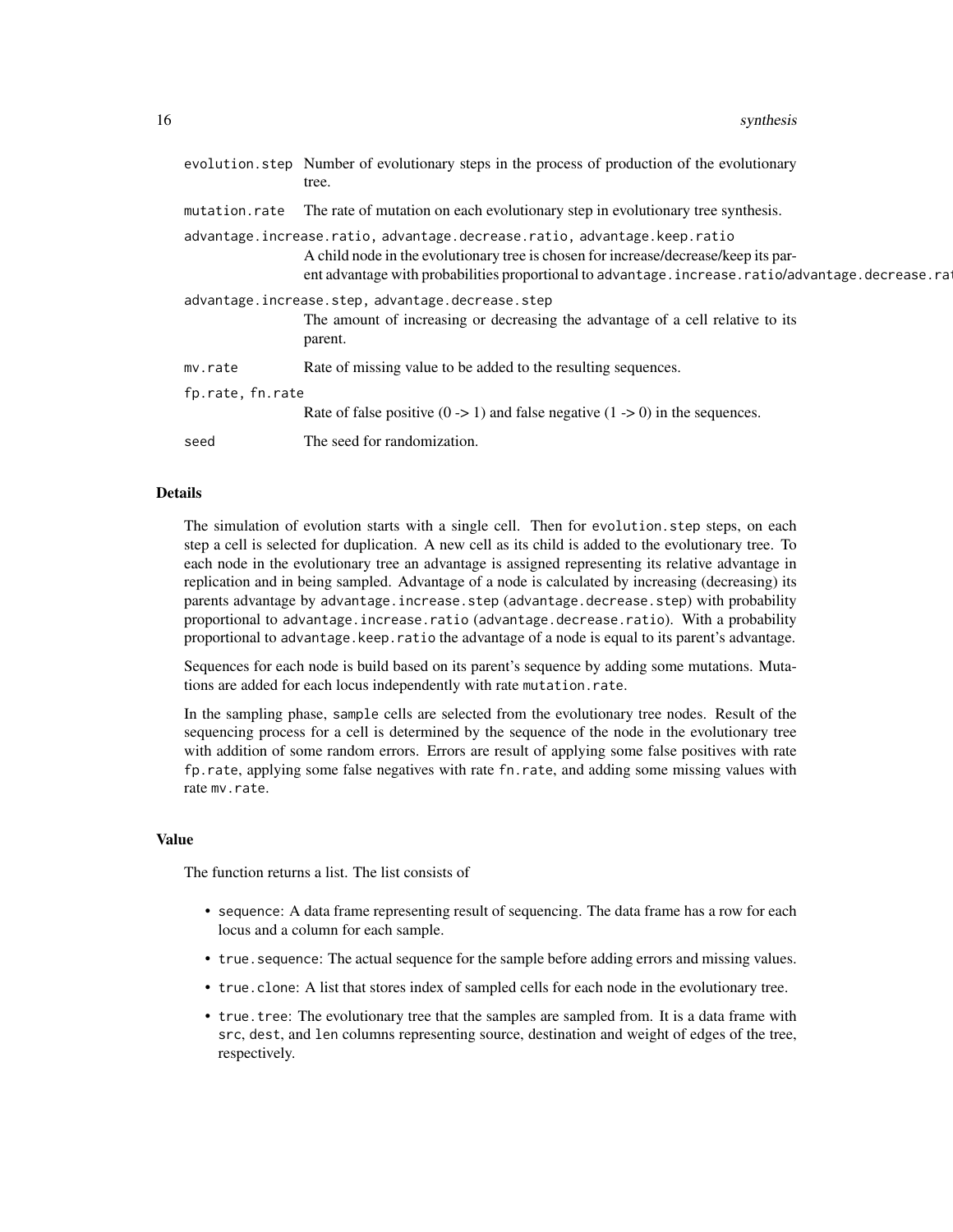#### synthesis and the synthesis of  $\frac{17}{2}$

#### Examples

```
## generating a data set with 10 samples and 5 loci through simulation of
## 20-step evolution.
synthesis(10, 5, 20, seed=7)
## The result is
# $seqeunce
# C1 C2 C3 C4 C5
# L1 1 1 1 1 1
# L2 3 1 3 3 0
# L3 3 1 3 3 1
# L4 3 0 1 0 0
# L5 1 3 0 3 3
# L6 3 1 3 1 0
# L7 3 3 1 0 3
# L8 3 1 1 3 3
# L9 3 3 1 3 1
# L10 0 3 0 3 0
#
# $true.sequence
# C1 C2 C3 C4 C5
# L1 0 1 1 1 1
# L2 0 1 0 0 1
# L3 0 1 0 0 1
# L4 0 1 1 1 1
# L5 1 1 0 1 0
# L6 0 1 0 1 0
# L7 0 1 0 0 1
# L8 0 1 1 1 1
# L9 0 1 1 1 1
# L10 0 0 0 0 0
#
# $true.clone
# $true.clone[[1]]
# [1] 4
#
# $true.clone[[2]]
# [1] 1
#
# $true.clone[[3]]
# [1] 6
#
# $true.clone[[4]]
# [1] 10
#
# $true.clone[[5]]
# [1] 2
#
# $true.clone[[6]]
# [1] 3
#
# $true.clone[[7]]
# [1] 8 9
```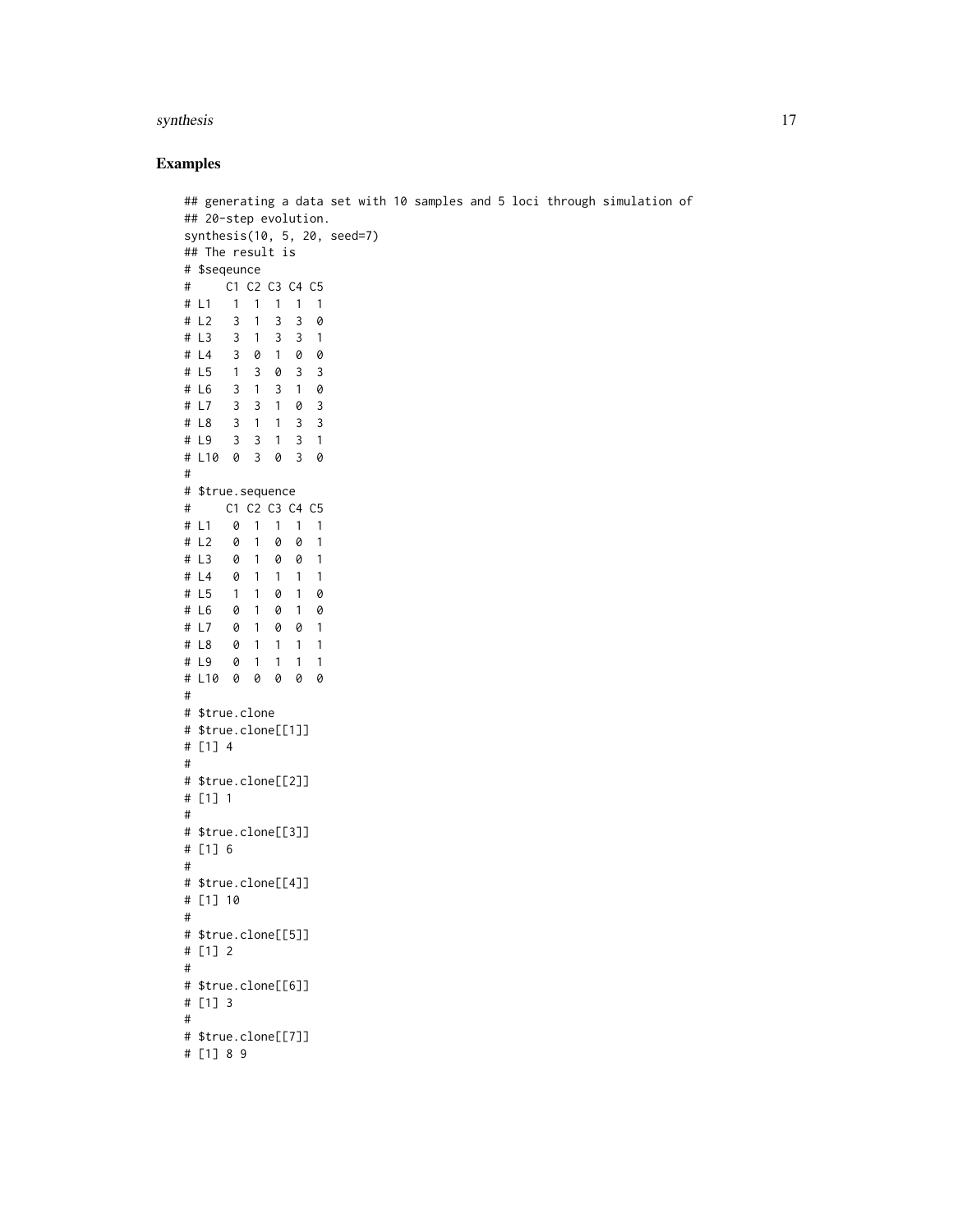<span id="page-17-0"></span>18 tree.plot

```
#
# $true.clone[[8]]
# [1] 7
#
# $true.clone[[9]]
# [1] 5
#
#
# $true.tree
# src dest len
\begin{array}{cccccc} #&1& &1& &5& &3\\ #&2& &5& &7& &1 \end{array}# 2 5# 3 5 10 2
# 4 1 11 3
# 5 1 12 2
# 6 1 13 3
         14 2
# 8 12 19 1
# 9 10 20 1
#
```
tree.plot *Plotting the tree*

#### Description

Plotting the igraph tree created by scelestial.

#### Usage

tree.plot(graph, ...)

| graph   | Output of scelestial or the G element of the scelestial output. |
|---------|-----------------------------------------------------------------|
| $\cdot$ | Parameters passing to the plot function                         |